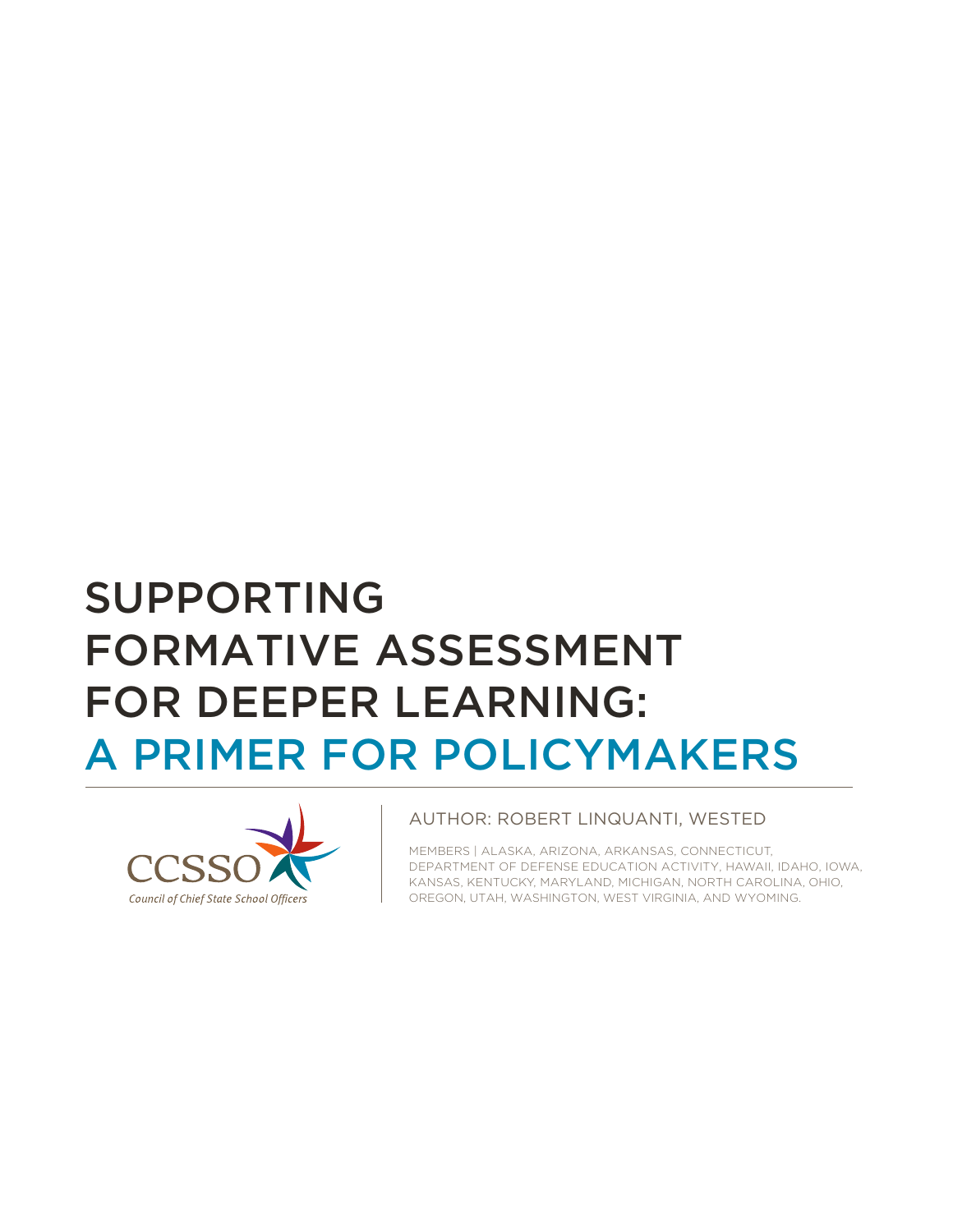THE COUNCIL OF CHIEF STATE SCHOOL OFFICERS

The Council of Chief State School Officers (CCSSO) is a nonpartisan, nationwide, nonprofit organization of public officials who head departments of elementary and secondary education in the states, the District of Columbia, the Department of Defense Education Activity, and five U.S. extra-state jurisdictions. CCSSO provides leadership, advocacy, and technical assistance on major educational issues. The Council seeks member consensus on major educational issues and expresses their views to civic and professional organizations, federal agencies, Congress, and the public.

COUNCIL OF CHIEF STATE SCHOOL OFFICERS

June Atkinson (North Carolina), President

Chris Minnich, Executive Director

#### *Supporting Formative Assessment for Deeper Learning:*

*A Primer for Policymakers* 

#### **Robert Linquanti, WestEd**

Prepared for the Formative Assessment for Students and Teachers (FAST) State Collaborative on Assessment and Student Standards (SCASS)

The author thanks Margaret Heritage and members of the FAST SCASS, as well as Sri Ananda, Cynthia Greenleaf, John Hattie, David Plank, Lily Roberts, María Araceli Ruiz-Primo, and Elise Trumbull, for their feedback on earlier drafts of this document.

> Council of Chief State School Officers One Massachusetts Avenue, NW, Suite 700 Washington, DC 20001-1431 Phone (202) 336-7000 Fax (202) 408-8072

Copyright © 2014 by the Council of Chief State School Officers, Washington, DC

www.ccsso.org

*All rights reserved.*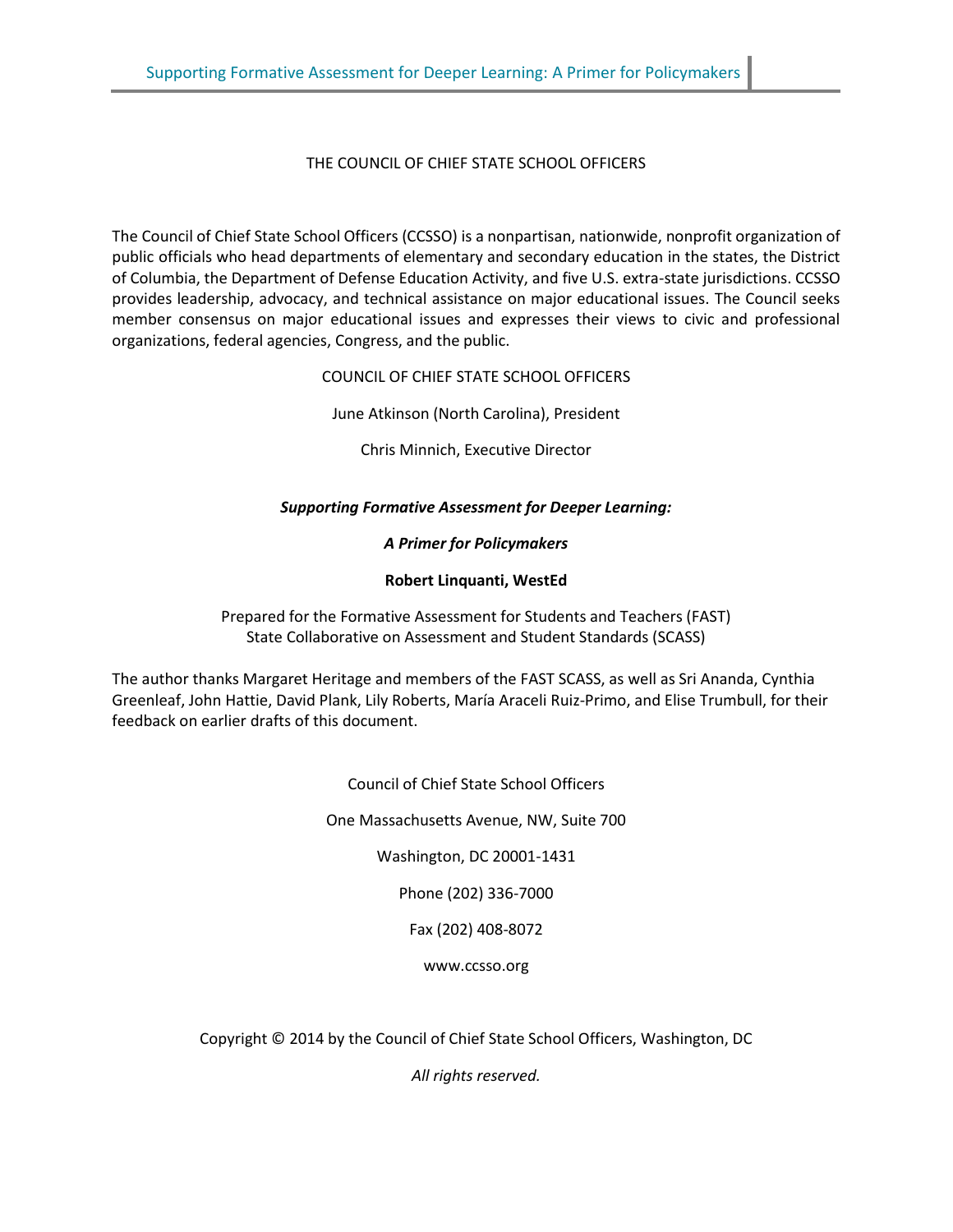# **Executive Summary**

Effective formative assessment is essential to successfully implementing new college- and career-ready standards. It is the least recognized dimension of a balanced and comprehensive assessment system, and state and local policymakers have a vital role to play in supporting it.

# **What is formative assessment?**

Formative assessment is a *process* teachers and students use *during* instruction that provides feedback to adjust ongoing teaching moves and learning tactics. It is *not* a specific test, nor an event, nor a bank of test items. Well-supported by research evidence, when effectively implemented formative assessment as a process assists students in achieving intended instructional outcomes. Key practices include

- 1. Clear lesson-learning goals and success criteria, so students understand what they're aiming for;
- *2. Evidence of learning gathered during lessons to determine where students are relative to goals;*
- *3. A pedagogical response to evidence, including descriptive feedback that supports learning by helping students answer: Where am I going? Where am I now? What are my next steps?;*
- *4. Peer- and self-assessment to strengthen students' learning, efficacy, confidence, and autonomy; and*
- *5. A collaborative classroom culture where students and teachers are partners in learning.*

# **What makes formative assessment unique?**

The *prospective* nature of evidence gathered, its proximity to learning, and its real-time use by teachers and students to propel learning forward *before* any judgment of learning is made. It is assessment *for* learning. By contrast, classroom-summative, interim/ benchmark, and large-scale summative assessments all provide a *retrospective* assessment *of* learning.

#### **What steps can state and local policymakers take to support formative assessment?**

- *1. Ensure teacher professional learning models good formative assessment practices.* 
	- $\triangleright$  Carefully review state teacher and administrator professional learning standards to ensure key practices of the formative assessment process serve as important quality indicators.
	- **Provide support and engagement structures that help apprentice teachers in the formative** assessment process and facilitate their collaboration on problems of instructional practice.
- *2. Align teacher preparation, credentialing, and induction to strengthen the formative assessment capacity of new teachers.* 
	- $\triangleright$  Signal formative assessment's importance by incorporating its practices into requirements for teacher preparation, credentialing, and induction, as well as for administrator credentialing.
	- $\triangleright$  Recruit from programs that develop teachers' formative assessment capacity; partner with these programs to support clinical experiences and mentorship for preservice teachers.
- *3. Build teacher evaluation systems that value and support formative assessment practices for teachers and students.* 
	- $\triangleright$  Ensure key features of formative assessment are incorporated into teacher and administrator performance standards and indicators. Strong examples already exist to examine and adapt.
	- $\triangleright$  Incorporate into teacher evaluation systems teacher observation protocols and student surveys that value and capture formative assessment practices. *(summary continued on page 2)*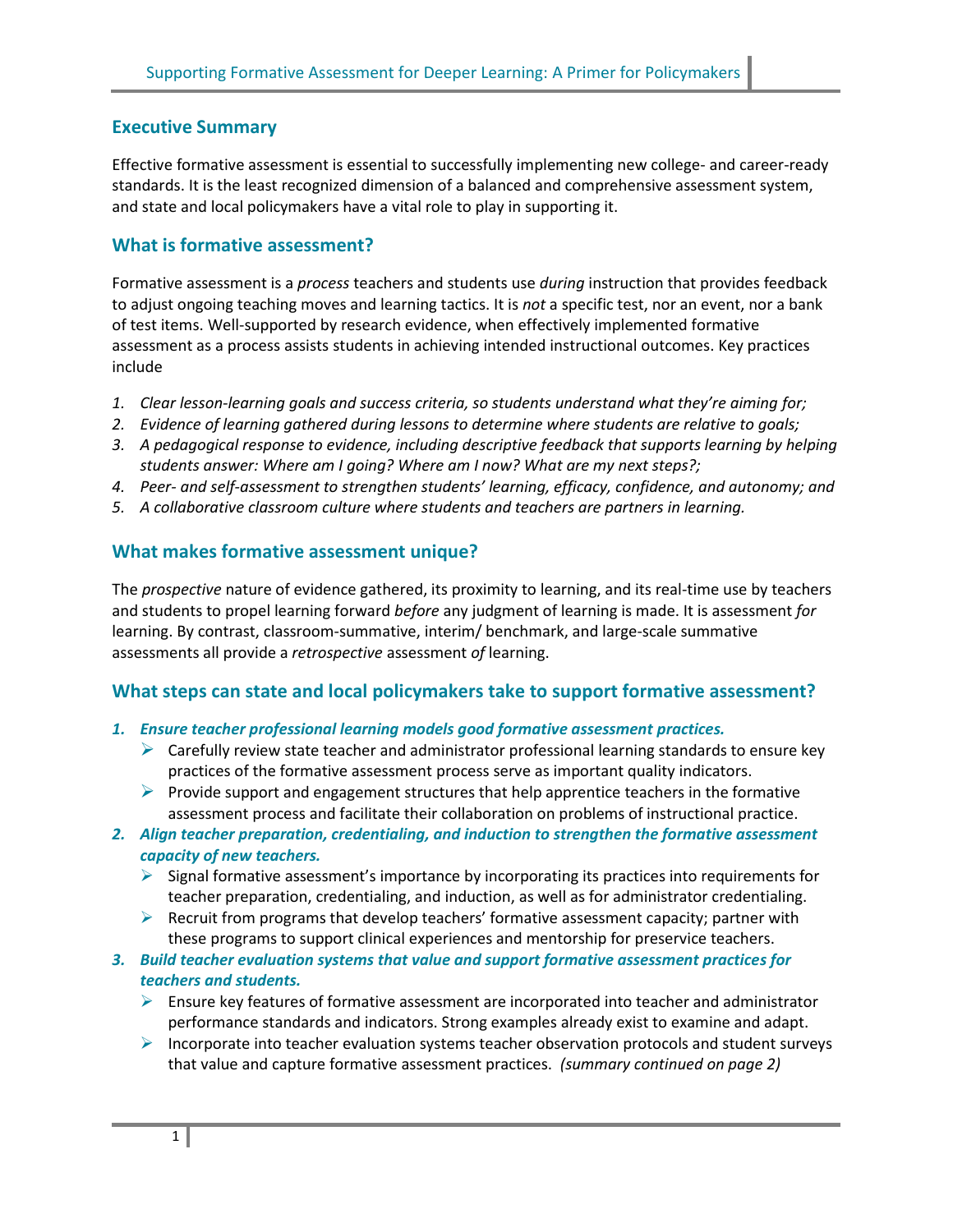- *4. Develop educators' assessment literacy to ensure appropriate use of different forms of assessment evidence.* 
	- $\triangleright$  Ensure policies and messaging clarify and support a balanced assessment system.
	- $\triangleright$  Specify how professional development plans and resources will build teachers' and students' capacity to engage in the formative assessment process.
	- $\triangleright$  Carefully review resources that claim to support the process of formative assessment.

## **Introduction**

The movement to implement new college- and career-ready standards in the United States will succeed or fail based on how well our teachers engage each and every student as a learner. This will depend in large part on the quality of pedagogy – how effectively teachers guide and support students to learn deeply, to understand and act in ways that transfer to novel situations, and to develop autonomy, selfawareness, and persistence as learners.

While new academic assessment systems being developed by multistate consortia help signal this shift to deeper forms of learning,<sup>1</sup> it is unrealistic to believe that large-scale assessments can directly assist teachers in improving their pedagogical practices or assist students in strengthening their learning. Such large-scale assessments are neither sensitive nor frequent enough to serve these purposes.<sup>2</sup> Although these assessments can indicate whether individual students have met overall learning goals, they are designed primarily to carry out more system-level purposes of aggregate measurement, program evaluation, and accountability.<sup>3</sup>

Formative assessment is capable of assisting both teaching and learning *while they occur*. This primer argues that formative assessment is essential to successfully implementing new college- and careerready standards. It explains what formative assessment is, how it works in practice, and why it is critically important in fostering powerful pedagogy and 21<sup>st</sup>-century competencies. It then contrasts the purposes and uses of formative assessment with those of other forms of assessment in a comprehensive and balanced assessment system. It also offers recommendations for policymakers at state and local levels in how to support formative assessment, and not unintentionally undermine it. Ultimately, this primer argues for formative assessment's central role in fostering a culture of learning for students and teachers.

# **What is formative assessment?**

Formative assessment is *not* a specific test, nor an event, nor a bank of test items. Rather, it is a *process* that teachers *and* students engage in *during* instruction. Consider the following definition from the Formative Assessment for Students and Teachers (FAST) State Collaborative on Assessment and Student Standards (SCASS) of the Council of Chief State School Officers (CCSSO):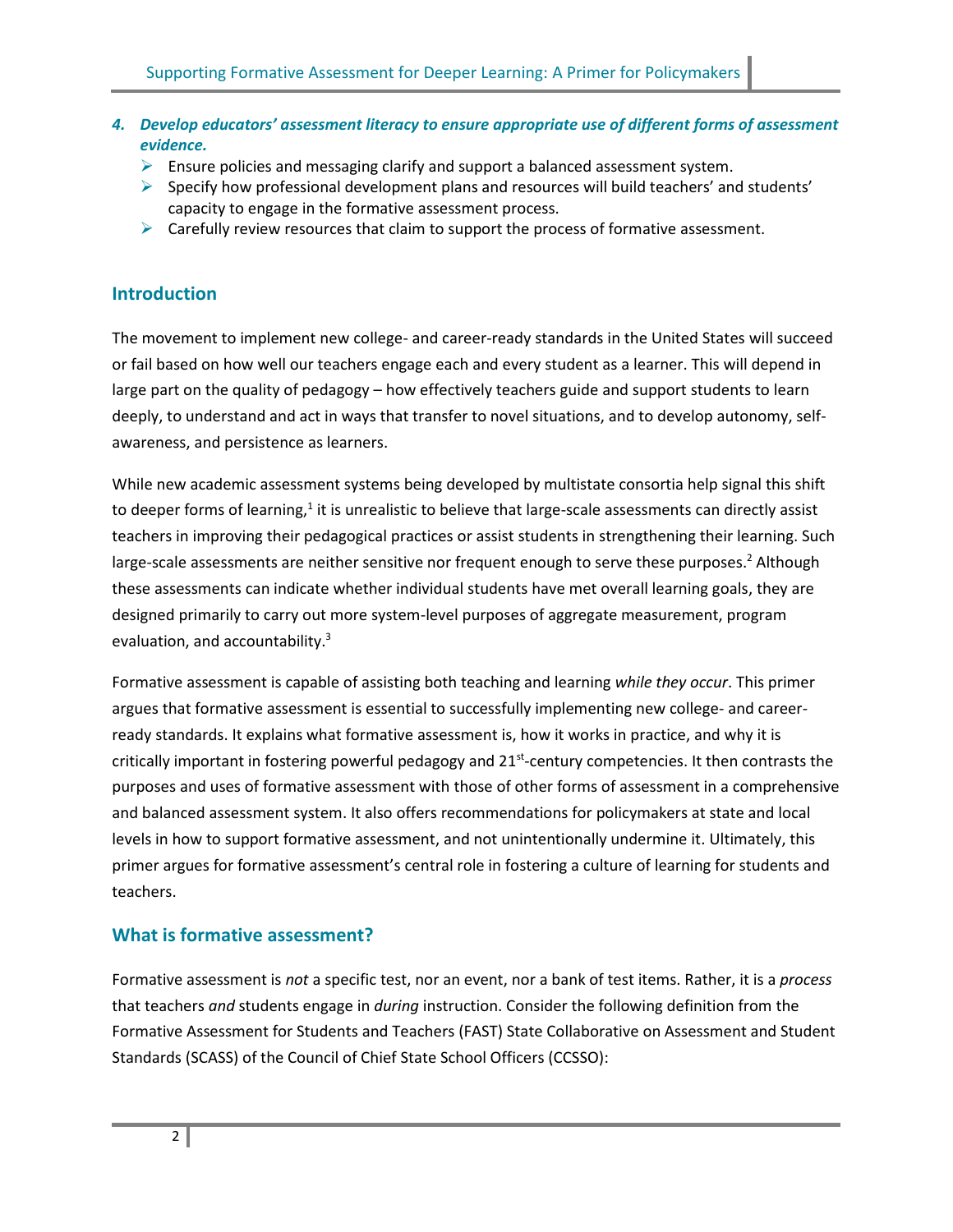Formative assessment is a process used by teachers and students during instruction that

#### *Figure 1. Key Practices of the Formative Assessment Process*

Teachers…

- Establish *clear learning goals and success criteria* for lessons, and ensure students understand and agree with what these mean and entail;
- Plan for and elicit *evidence of learning during lessons* (what students will say, do, make, or write), and interpret that evidence as close to the actual time of the lesson as possible to judge where students are in relation to learning goals and success criteria;
- Take *pedagogical action* based on evidence of learning and provide students *descriptive feedback* linked to intended instructional outcomes and success criteria. Feedback during lessons helps to scaffold students' learning by helping them to answer
	- *Where am I going?*
	- *Where am I now?*
	- *What are my next steps?*
- Support students to engage in *peerand self-assessment* and -reflection in order to strengthen their awareness, collaboration, confidence, efficacy, and autonomy as learners; and
- Foster a *collaborative classroom culture* where students and teachers are partners in learning.

(Drawn from McManus, 2008; CCSSO, 2012; Heritage, 2013; and Jones et al., 2014)

provides feedback to adjust ongoing teaching and learning to improve students' achievement of intended instructional outcomes.<sup>4</sup>

The formative assessment process involves planning student learning, gathering evidence continuously, and providing feedback to adjust ongoing teaching moves and learning tactics. Specifically, teachers use learning progressions<sup>5</sup> to clearly articulate learning goals and success criteria, and carefully plan learning activities and instructional sequences. They engage students in instructional conversations, probe students' thinking, uncover misconceptions and insights, and observe developing thinking, actions, and language use. Such carefully gathered evidence from what students say, do, make, or write focuses teachers' pedagogical practice, while real-time feedback guides students step-by-step toward achieving intended outcomes.<sup>6</sup> Formative assessment also fosters students' agency as learners as they continually reflect on their learning, attempt next steps, and serve as resources to one another in a collaborative learning environment. Critically, the formative assessment process is *prospective*. It helps point the way forward for students, and provides the learner with "just right" feedback to support taking steps through the zone of proximal development toward greater levels of autonomy and mastery.<sup>7</sup> Figure 1 further describes key practices that distinguish the formative assessment process.<sup>8</sup>

Ample research evidence demonstrates that these *assessment for learning* practices lead to improved student learning and achievement.<sup>9</sup> There is also a growing consensus that formative assessment plays a key role in developing deeper learning of cognitive, interpersonal, and intrapersonal knowledge and skills needed for life and work in the 21<sup>st</sup>-century, as currently manifested in new college- and careerready standards.<sup>10</sup> Equally important, this form of assessment is inherently dialogic, requiring purposeful interaction as students make meaning, articulate thinking, and problem-solve with peers and with the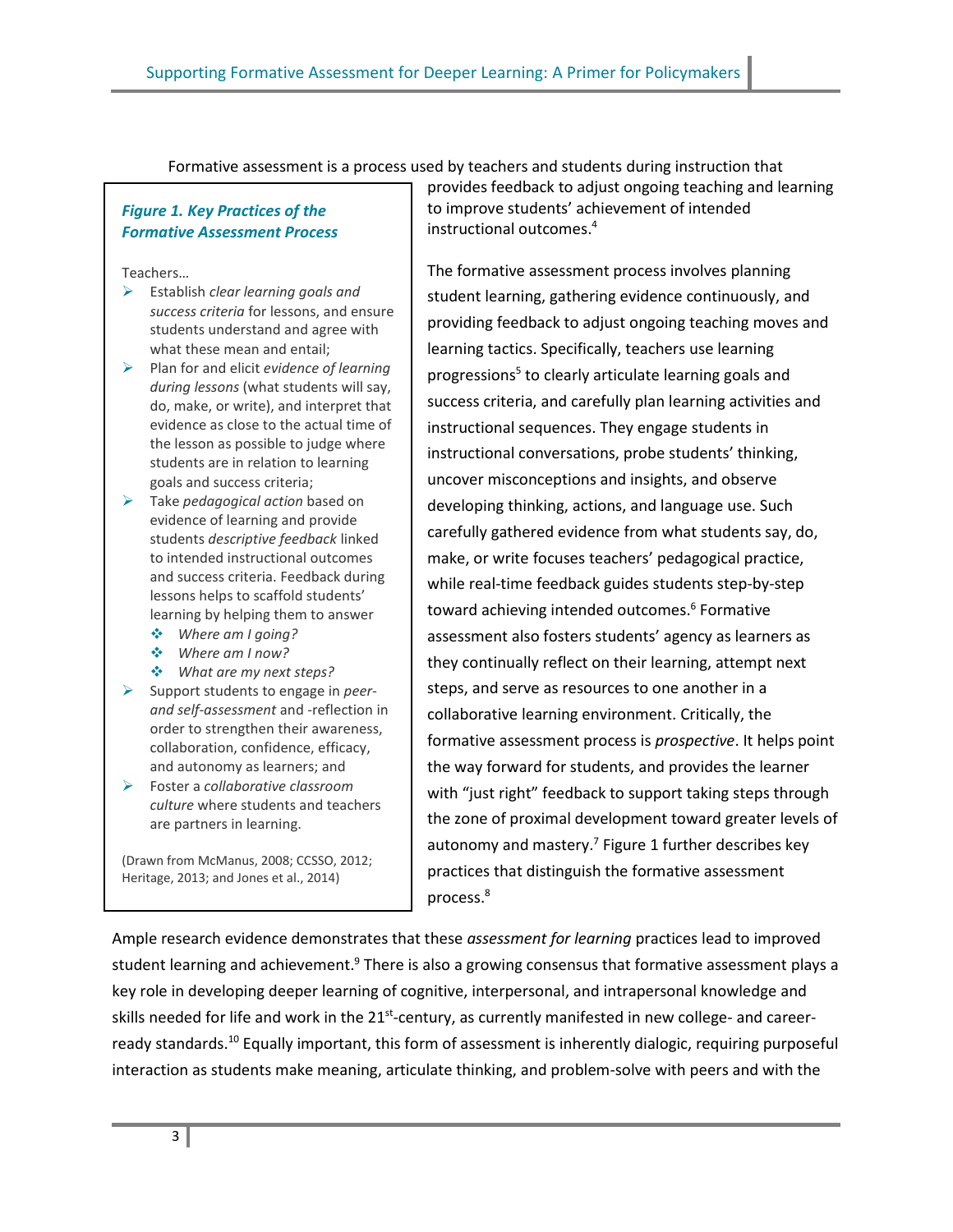teacher. As such, formative assessment provides linguistic-minority as well as high-poverty students in particular with multiple opportunities to develop academic uses of language while collaboratively grappling with subject-matter content and disciplinary practices. $^{11}$ 

#### **What is formative assessment's place in a comprehensive assessment system?**

Given a deeply-established tendency in the United States to equate assessment with testing, some may question whether formative assessment is in fact assessment at all. Yet the National Research Council long ago pointed out that assessment is fundamentally a process of reasoning from evidence.<sup>12</sup> Formative assessment as defined here is clearly that. What then distinguishes formative assessment from other forms of assessment? It is the nature of the evidence gathered, its proximity to learning, and the real-time use of that evidence by teachers and students to propel learning forward *before* any final, summative judgment on attainment of learning goals is made. Its purpose is to assist learning *while learning occurs*. As such, formative assessment is intertwined with and inseparable from teaching and learning. In order for it to be properly supported and utilized, formative assessment is best understood as that part of the assessment system that operates within a teaching and learning paradigm, and not, as with other components, within a measurement paradigm.<sup>13</sup>

So what implications follow for evidence-gathering strategies or tasks utilized in the formative assessment process? First, they should yield *specific, actionable information* about students' learning status relative to lesson goals and success criteria. Second, they should be *immediately useful* for teachers to adjust their instruction in response to that status. Accordingly, any strategy or task needs to be tightly aligned to and interwoven with classroom teaching and learning goals and practices. It is not the evidence-gathering tool *per se* that constitutes formative assessment, but rather the process of planning, gathering, interpreting, and using evidence in real-time to pedagogically guide student learning as it is developing.

#### **What are other forms of assessment designed to do?**

The goals of formative assessment described above cannot be accomplished using other forms of assessment because these serve different, more system-level purposes. In order to distinguish these different levels and purposes of assessment, a brief review of interim/benchmark and summative assessments is merited.<sup>14</sup> Figure 2 highlights differences in key dimensions among the components that constitute a balanced and comprehensive assessment system.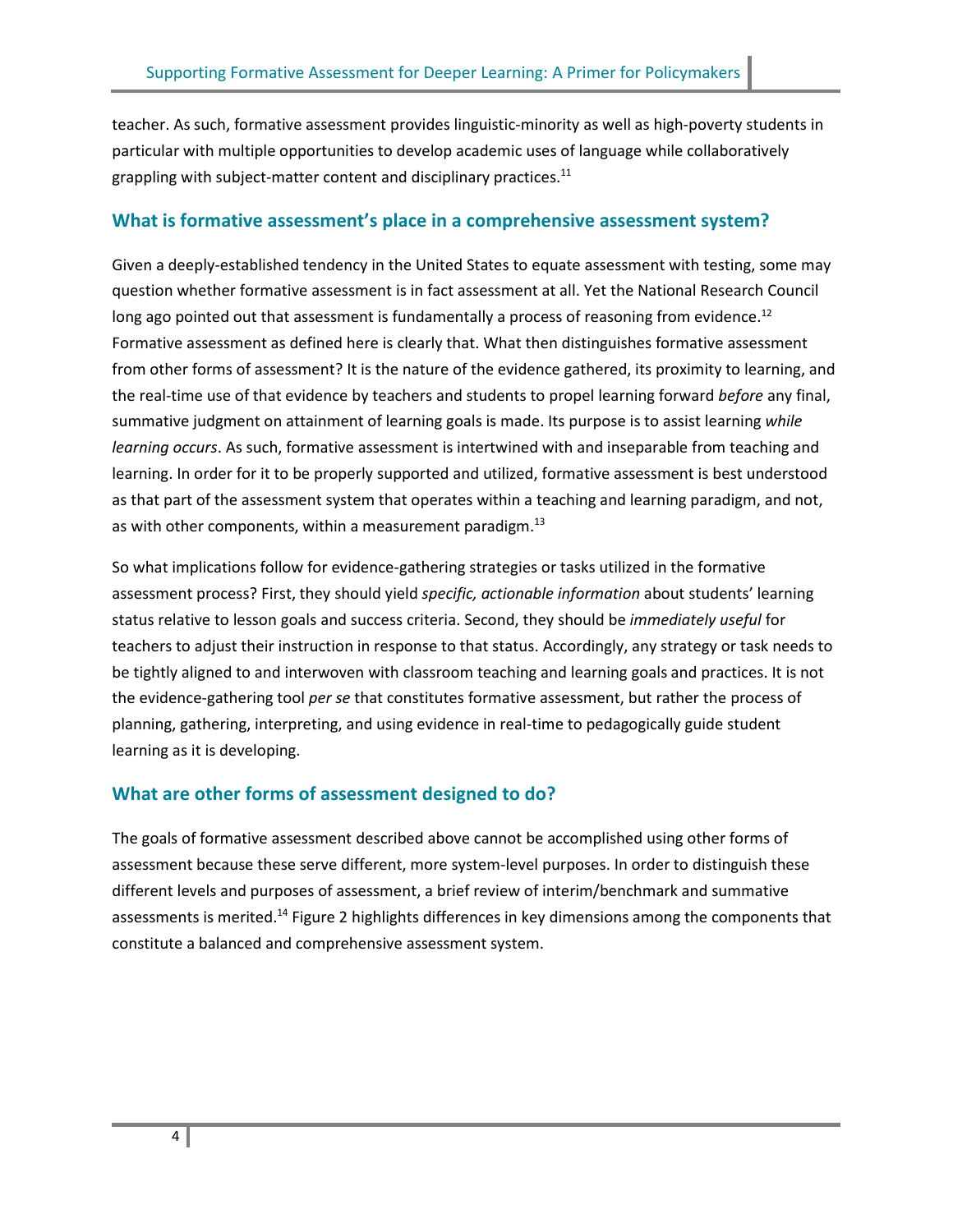#### *Figure 2.*

| <b>Assessment: A Process of Reasoning from Evidence</b> |                                                      |                                                                                                |                                            |
|---------------------------------------------------------|------------------------------------------------------|------------------------------------------------------------------------------------------------|--------------------------------------------|
| <b>Dimension</b>                                        | <b>Assessment for</b><br>learning                    | <b>Assessment of</b><br>learning                                                               |                                            |
| <b>Method</b>                                           | <b>Formative</b><br><b>Assessment process</b>        | <b>Classroom Summative/</b><br>Interim/Benchmark<br><b>Assessment</b>                          | Large-scale Summative<br><b>Assessment</b> |
| <b>Purpose</b>                                          | Assist immediate<br>learning                         | Measure student<br>achievement/progress                                                        | Evaluate educational<br>programs           |
| <b>Focus</b>                                            | <b>Teaching &amp; learning</b>                       | Measurement                                                                                    | Accountability                             |
| Locus                                                   | Individual student &<br><b>Classroom learning</b>    | Classroom/Grade level/<br>Department/School                                                    | School/District/State                      |
| <b>Proximity</b><br>to learning                         | Integrated                                           | Middle-distance                                                                                | <b>Distant</b>                             |
| <b>Timing</b>                                           | During instruction                                   | After teaching-learning cycle<br>$\rightarrow$ Between instructional<br>units/calendar periods | End of year/course                         |
| <b>Participants</b>                                     | <b>Teacher &amp; Student</b><br>$(T-S / S-S / Self)$ | Student                                                                                        | Student                                    |

As Figure 2 illustrates, interim/benchmark and summative assessments are assessments *of* learning. They measure student achievement and progress *after* a period of learning, and within increasingly broader contexts, within longer timeframes, and at coarser "grain sizes" (i.e., more generalized domain levels). They are also used to make judgments about student learning and to evaluate and hold accountable educational programs. All of these functions are clearly important. Of course, results from these assessments may also serve a formative purpose. For example, they may provide a starting point for educator reflection and discussion of students' past performance at a grade, school, or district level. They may also signal potential areas for investigating challenges and planning professional learning within or across school years.<sup>15</sup> However, such uses differ from those of formative assessment because they are *retrospective* regarding teacher moves and student learning. They cannot inform instruction or learning as these unfold. The tools themselves are designed to measure performance outcomes at the conclusion of a period of learning.<sup>16</sup>

*Interim/benchmark assessments* are distinct testing events that occur after a teaching/learning cycle, or between instructional units or calendar periods. They are used to measure learning of curricular units, highlight areas of academic attainment and of needed focus, and in some cases to predict – or in the case of *through-course* assessments, even contribute to – final outcomes (hence the latter's description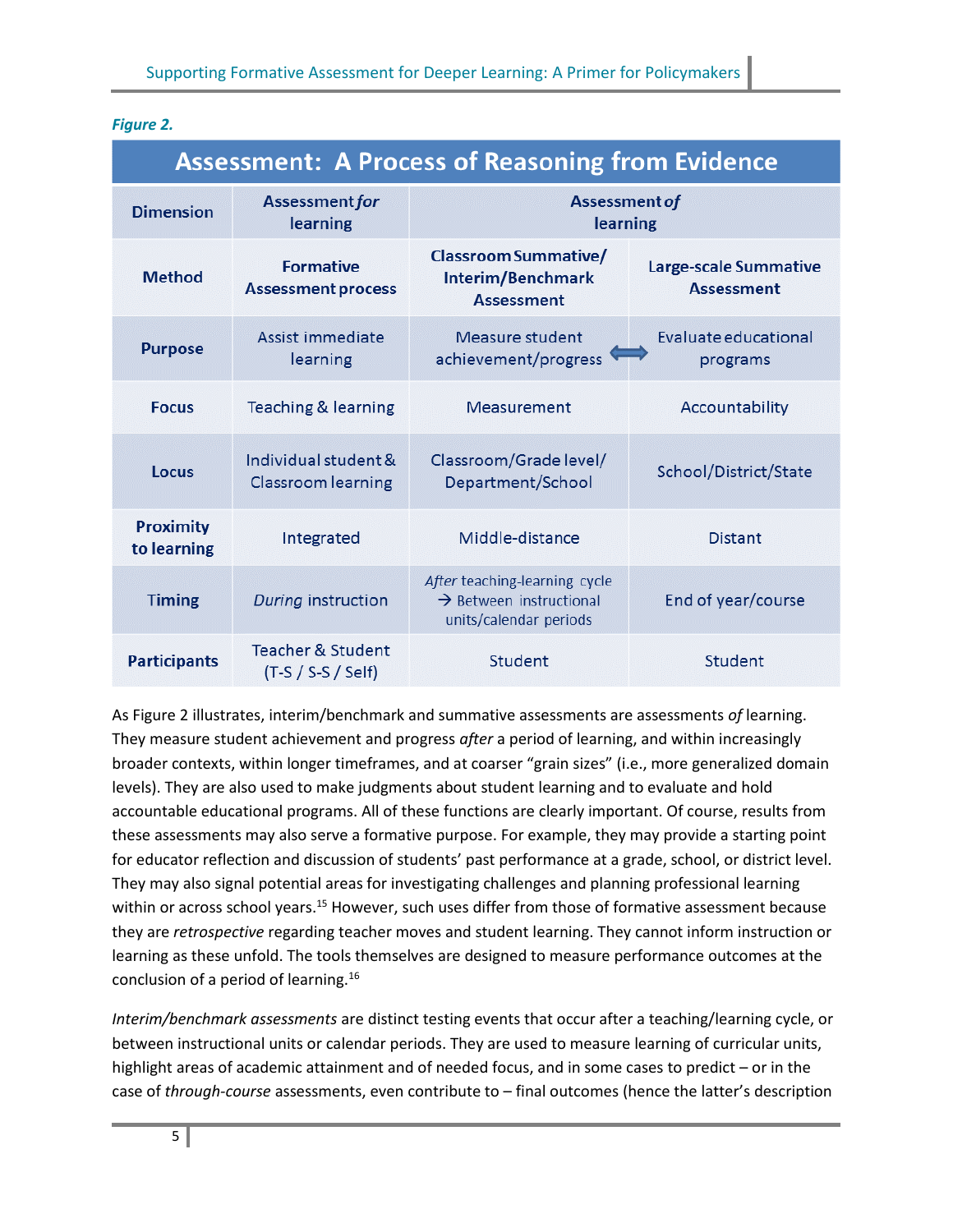as "mini-summative"). Although sometimes confusingly referred to as "formative assessments," interim/benchmark assessments are neither specific nor timely enough to guide teaching and learning, and so cannot serve the formative assessment process.

*Summative assessments* render a judgment after the conclusion of instruction, and can occur at the classroom or system level. *Classroom summative assessments* include graded end-of-lesson performances and are used to inform period or course grades. *Large-scale, standardized summative assessments* are designed and intended to broadly measure student achievement. They are also used to

# *Figure 3. Key actions policymakers can take to support formative assessment*

- 1. Ensure teacher professional learning models good formative assessment practices.
- 2. Align teacher preparation, credentialing, and induction to strengthen formative assessment capacity of new teachers.
- 3. Build teacher evaluation systems that value and support formative assessment practices for teachers and students.
- 4. Develop educators' assessment literacy to ensure appropriate use of different forms of assessment evidence.

support evaluative judgments on the overall impact and effectiveness of educational programs at the end of the school year or course of study. Used for system accountability purposes, these assessments are most distant from and least able to inform teaching and learning directly because they are wholly retrospective and provide information at very large grain sizes.

# **How can policymakers support formative assessment?**

As formative assessment is often underutilized, what steps can policymakers take to ensure its practices take root in more classrooms and benefit more students? They can begin by building greater coherence and support across policies and systems related to teacher professional learning, recruitment and evaluation, student assessment, and local implementation of college- and career-ready standards. Since formative assessment is so tightly intertwined with instruction, such policies can aim to

strengthen and align systems for training, inducting, supporting, and evaluating teachers. They can also help to train, support, and evaluate school administrators, whose understanding of formative assessment is crucial to its implementation. Some key actions policymakers can take are listed in Figure 3 and are elaborated upon next.

#### *1. Ensure teacher professional learning models good formative assessment practices.*

- $\triangleright$  State education leaders can carefully review state teacher and administrator professional learning standards to ensure key features of the formative assessment process serve as important quality indicators.
- $\triangleright$  Local education leaders can provide support and engagement structures that can help apprentice teachers in the formative assessment process and facilitate learning communities to support cross-role and job-alike school teams collaborating on problems of instructional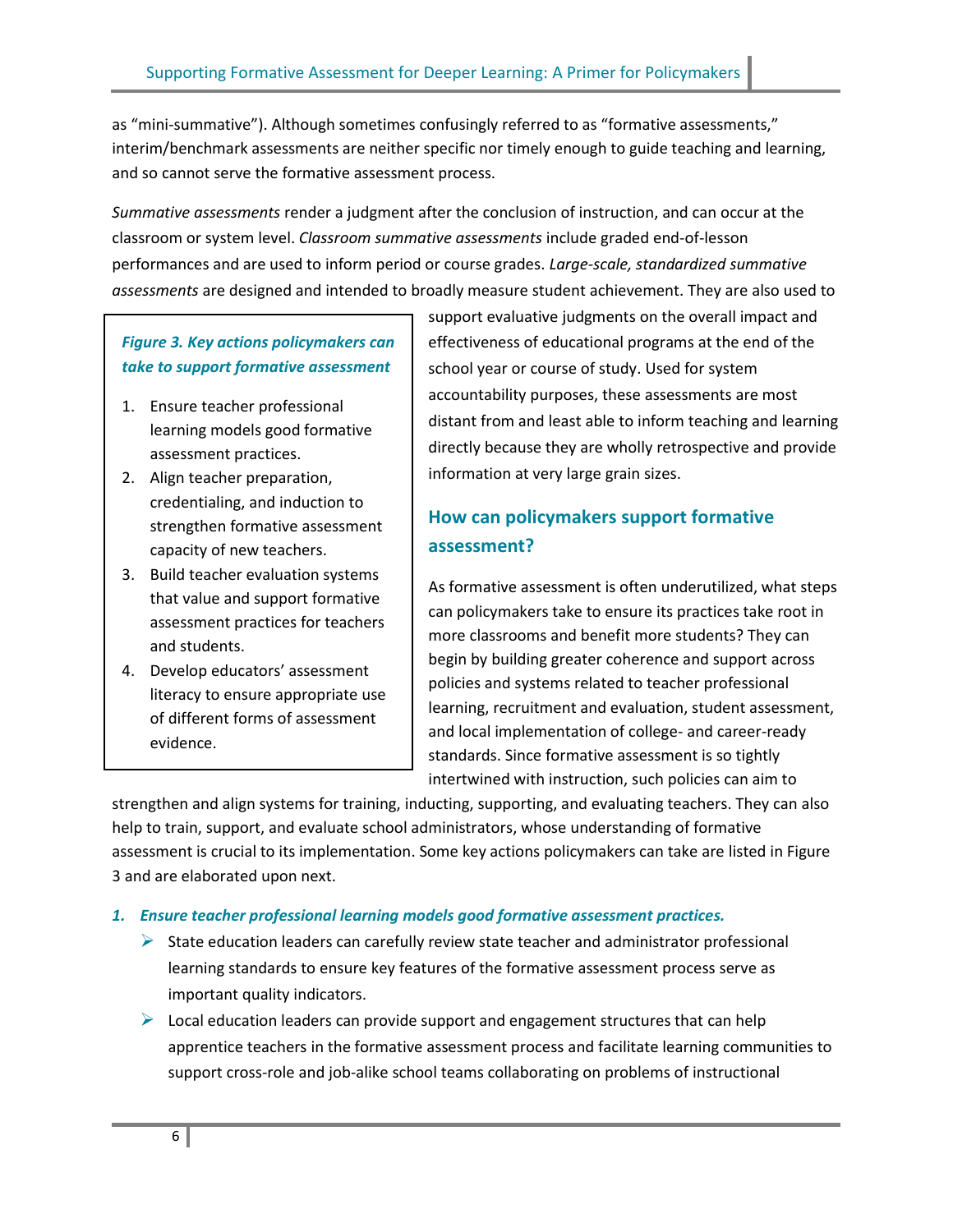#### practice.

Strong professional development respects teachers as professionals and builds a professional learning culture focused on key problems of instructional practice.<sup>17</sup> What does it look like? First, it helps teachers to define clear learning trajectories for their own pedagogical development. It also uses coaching and facilitated discussions to help teachers plan, elicit, and use evidence of learning during instruction. This simultaneously strengthens teachers' content knowledge as they develop formative assessment practices. Such content knowledge helps teachers to recognize students' misconceptions and to guide them forward in grasping key disciplinary concepts and principles. Finally, strong professional development encourages teachers to reflect on their practice and develop ways of engaging students in deeper inquiry and metacognition.

Professional learning of this kind is completely consonant with the formative assessment process, as these are the kinds of practices teachers need to employ with their students to empower them as learners. Such practices take time and effort to enact as they challenge the "sit-and-get" transmission models of professional development that many teachers often experience. Professional learning for teachers that embodies the formative assessment process helps to build a learning culture that values and supports it.

- *2. Align teacher preparation, credentialing, and induction to strengthen formative assessment capacity of new teachers.* 
	- $\triangleright$  State policymakers can signal the importance of the formative assessment process by incorporating its signature practices into state requirements for teacher preparation, credentialing, induction, and support, as well as administrator credentialing requirements.
	- $\triangleright$  Local policymakers and educational leaders can signal they value teachers committed to engaging in the formative assessment process by recruiting from teacher preparation programs that develop teachers' capacity to engage in formative assessment. They can also partner with such programs to support clinical experiences and mentorship for preservice teachers.

In order to build instructional capacity for formative assessment in school systems over time, preservice teachers need foundational understandings and guided experiences employing formative assessment practices.<sup>18</sup> This is more likely when teacher training programs offer a "clinical curriculum" that directly ties preservice teacher coursework to fieldwork. Such teacher education classes "engage novices in assessing students, designing lessons, trying out strategies, evaluating outcomes, and continuously reflecting with expert guidance on what they are learning" with cooperating teachers and supervisors chosen for their formative assessment expertise.<sup>19</sup> Teacher preparation and credentialing systems also need to support these important shifts in practice. They can incorporate formative assessment practices into learning objectives of all preservice- and induction-level teachers and can foster support, feedback, and cultivation of formative assessment practices via clinical teaching and mentorship. Administrator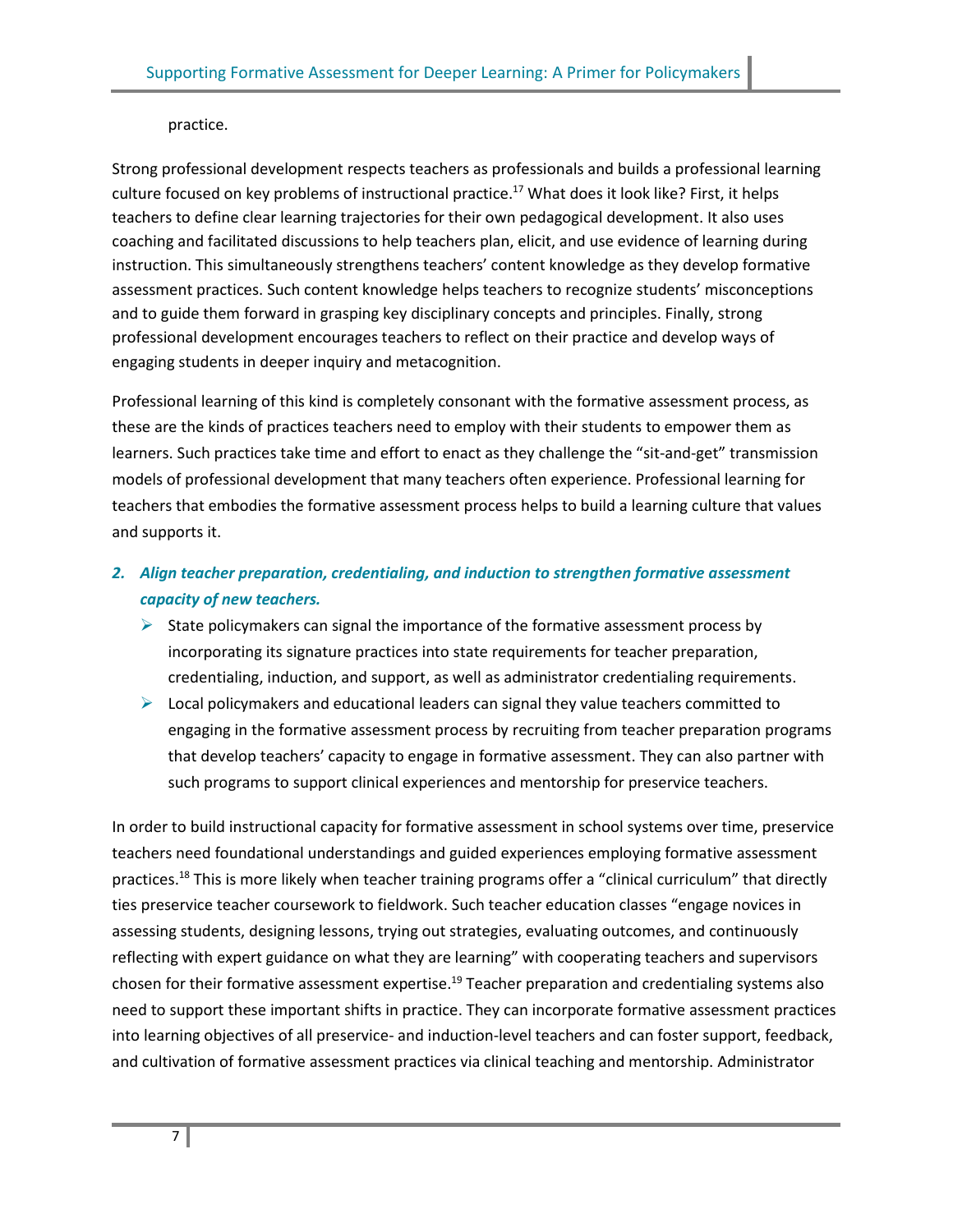credentialing programs can also incorporate training to develop understanding and practice in skillful feedback and mentoring of teachers' formative assessment practices.

- *3. Build teacher evaluation systems that value and support formative assessment practices for teachers and students.*
	- $\triangleright$  State policymakers can ensure that key formative assessment practices are incorporated into teacher and administrator performance standards and indicators. Some states are already doing so, and strong examples exist that can be examined and adapted.<sup>20</sup>
	- $\triangleright$  Local policymakers can incorporate into teacher evaluation systems teacher observation protocols and student survey instruments that value and capture formative assessment practices and help teachers and students improve in enacting them.

In response to rigorous empirical-research evidence derived from the *Measures of Effective Teaching Project*, <sup>21</sup> teacher evaluation policy is broadening its initial focus on student test scores to include a broader set of measures in order to strengthen reliability, validity, and relevance of teacher evaluation systems. Such measures include *multiple observations of teacher practice over time* by trained peers with opportunities for *actionable formative feedback* and *self-reflection* – all of which mirror the formative assessment process. <sup>22</sup> They also include *student perception surveys* that reflect the theory of instruction defining expectations for teachers in the system and that elicit student experiences of their teachers' expectations, support, and feedback.<sup>23</sup> Carefully incorporating student feedback on these dimensions into teacher evaluation not only supports student-centered formative assessment practices, it also strengthens reciprocal accountability between educational policymakers and teachers for instructional capacity-building and expected performance.<sup>24</sup> How so? *Student surveys help to evaluate support systems for teachers as much as they diagnose pedagogical needs*. <sup>25</sup> Importantly, implementing and evaluating formative assessment requires more than a simple checklist of evidence-based practices. In fact, a checklist approach may unintentionally undermine authentic formative assessment by emphasizing superficial implementation over a more responsive adaptation of formative assessment practices to local needs and contexts.<sup>26</sup>

# *4. Develop educators' assessment literacy to ensure appropriate use of different forms of assessment evidence.*

- $\triangleright$  State and local educational leaders can ensure their policies and messaging clarify and support appropriate uses of each component in a balanced assessment system.
- $\triangleright$  Local educational leaders can specify how professional development plans and resources will build teachers' and students' capacity to engage in the formative assessment process.
- $\triangleright$  State and local educational leaders can carefully review multistate consortia resources claimed to support the process of formative assessment.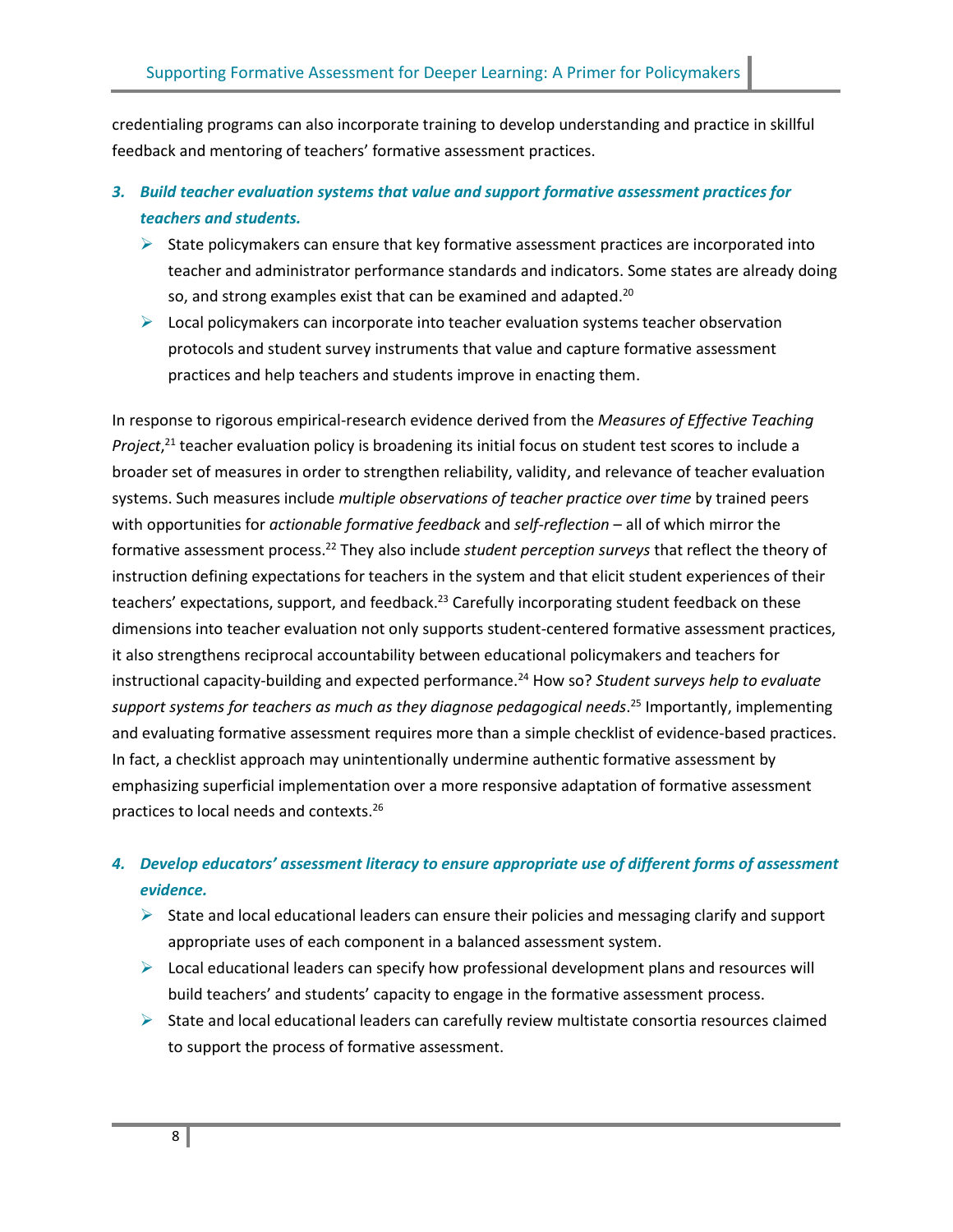Strengthening educators' assessment literacy is crucial to their effectively using different forms of assessment evidence. This is particularly important as states transition away from status-bar, test-based accountability systems. The growing rhetorical commitment to balanced and comprehensive assessment systems can support the formative assessment process in classrooms *if* leaders are clear about what formative assessment means and provide sustained leadership to foster it.<sup>27</sup> State and local educational leaders strongly influence how educators, students, parents, the press, and other stakeholders understand, engage with, and respond to different forms of assessment evidence. These leaders' clarity on the purposes and uses of each component in the assessment system is therefore critical.<sup>28</sup>

In designing and implementing professional development plans, local educational leaders can explicitly define their conceptions of student engagement, motivation, and learning and can critically examine proposed assessment practices and uses against these conceptions. State and local educational leaders can also critically examine the quality and relevance of formative assessment "tools" and professional development resources offered by multistate assessment consortia and other providers. In particular, they can carefully evaluate the conceptions of learning underlying these resources to determine how well these resources align with and support curricular/learning goals, key practices of the formative assessment process, and professional learning priorities.

# **The road ahead**

New college- and career-ready standards explicitly challenge us to support students' deeper learning of cognitive, interpersonal, and intrapersonal capacities needed for life and work in the  $21<sup>st</sup>$  century. New summative and interim assessments can signal this shift toward valuing deeper learning and can play a key role in measuring performance and holding educational systems accountable. Although necessary, these forms of assessment are insufficient because they cannot guide responsive teaching and deeper learning where and when it most matters – in the classroom, among teachers and students, moment-tomoment, day-by-day. Formative assessment within a teaching and learning paradigm can accomplish these purposes. Supporting the formative assessment process can help to foster a shift in U.S. school systems from a culture dominated by testing to a culture focused on learning.<sup>29</sup>

The role of formative assessment within a balanced and comprehensive assessment system is now being widely recognized and its importance is hard to overstate. It helps to overcome the simple "teach-testremediate" theory of learning and instruction that prevails in many U.S. school systems, which is inadequate for guiding stronger teaching and deeper learning in a collaborative classroom culture. Policymakers at state and local levels have a major responsibility to understand and support formative assessment. Fulfilling that responsibility is essential to realizing a balanced and comprehensive assessment system, one that places student learning at its center.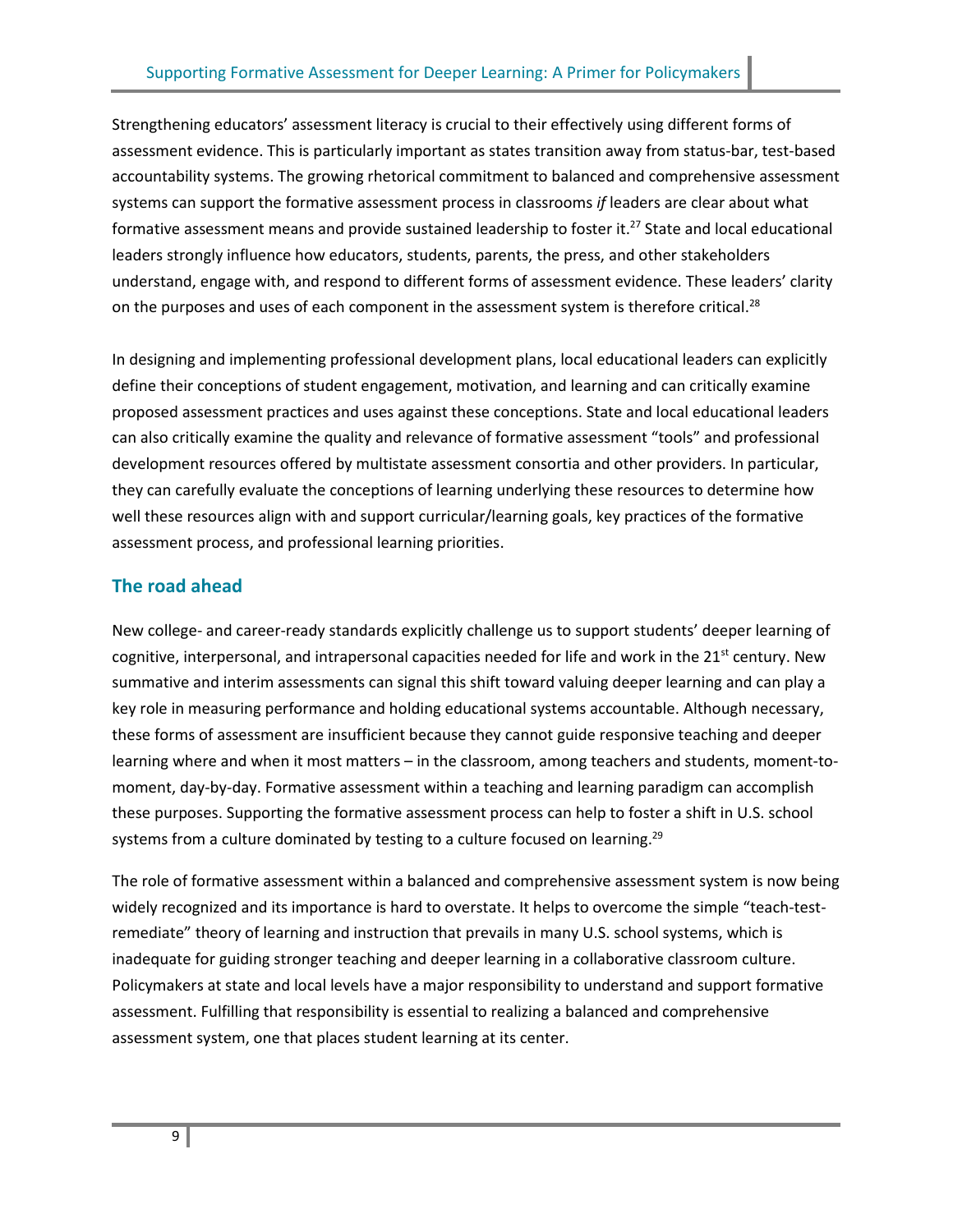#### **Endnotes**

1 See Herman, J. & Linn, R. (2013). *On the road to assessing deeper learning: The status of Smarter Balanced and PARCC assessment consortia*. CRESST Report 823. Los Angeles: UCLA National Center for Research on Evaluation, Standards, and Student Testing (CRESST).

2 See Popham, J. & Ryan, J. (2012). *Determining a high-stakes test's instructional sensitivity*. Paper presented at the annual meeting of the National Council on Measurement in Education; and Polikoff, M. (2010). Instructional sensitivity as a psychometric property of assessments. *Educational Measurement: Issues and Practice, 29* (4), 3–14.

3 See National Research Council (2001). *Knowing What Students Know*. *The science and design of educational assessment.* Committee on the Foundations of Assessment. Pellegrino, J., Chudowsky, N., & Glaser, R. (Eds.), Board on Testing and Assessment, Center for Education. Division of Behavioral and Social Sciences and Education. Washington, DC: National Academies Press.

#### <sup>4</sup> www.ccsso.org

[This definition of formative assessment has also been adopted by the Joint Committee on the](http://www.ccsso.org) *Standards for Educational and Psychological Testing* of the American Educational Research Association, the American Psychological Association, and the National Council on Measurement in Education (AERA/APA/NCME, 2014).

<sup>5</sup> Learning progressions are descriptions of how students gain more expertise within the discipline over time. For more discussion of how learning progressions relate to formative assessment, see Heritage, M. (2008). *Learning progressions: Supporting instruction and formative assessment*. Washington, DC: CCSSO.

6 See Heritage, M. (2013a). Using assessment information in real-time: What teachers need to know and be able to do. In Lissitz (Ed.), *Informing the practice of teaching using formative and interim assessment*. Charlotte: Information Age Publishing. See also Heritage, M. (2013b). Gathering evidence of student understanding. In McMillan, J. (Ed.), *SAGE Handbook of Research on Classroom Assessment*. Thousand Oaks: Sage; and Griffin, P. (2007). The comfort of competence and the uncertainty of assessment. *Studies in Educational Evaluation, 33,*  87–99.

 $^7$  The zone of proximal development is that area of emerging learning represented by the distance between what students can do independently and what they can do with temporary, scaffolded support from a teacher or more capable peer. As students consolidate these maturing capacities, the scaffolds are removed. In describing the prospective, developmental nature of the formative assessment process, Heritage notes: "Teachers need to lead learning, not retrospectively react to it. Only by keeping a very close eye on emerging learning through formative assessment can teachers be prospective, determining what is within the students' reach, and providing them experiences to support and extend learning." See p. 8 of Heritage, M. (2010). *Formative assessment and nextgeneration assessment systems: Are we losing an opportunity?* Los Angeles: UCLA CRESST.

8 Figure 1 draws from McManus, S. (2008). *Attributes of effective formative assessment.* Paper prepared for the Formative Assessment for Student and Teachers (FAST) and State Collaborative on Assessment and Student Standards (SCASS) of the Council of Chief State School Officers (CCSSO). Washington DC: CCSSO; CCSSO FAST SCASS. (2012) *Distinguishing formative assessment from other educational assessment labels.* Washington DC: Author; Heritage, M. (2013). *Formative assessment in practice: A process of inquiry and action*. Cambridge, MA: Harvard Education Press; and Jones, B. et al. (2014). *Supporting students in close reading*. Los Angeles, CA: CRESST-UCLA.

<sup>9</sup> Black & Wiliam's landmark qualitative meta-review of studies featuring key components of formative assessment first illuminated the powerful effects of these key features. See Black, P. & Wiliam, D. (1998). Assessment and classroom learning. *Assessment in Education, (5)* 1, 7–74. Hattie & Timperley's review of several meta-analyses on feedback (perhaps *the* signature component of the formative assessment process) illustrated the substantial power of feedback about task, process, and self-regulation on student learning. See Hattie, J. & Timperley, H. (2007). The power of feedback. *Review of Educational Research, (77)* 1, 81–112. A recent meta-analysis by Kingston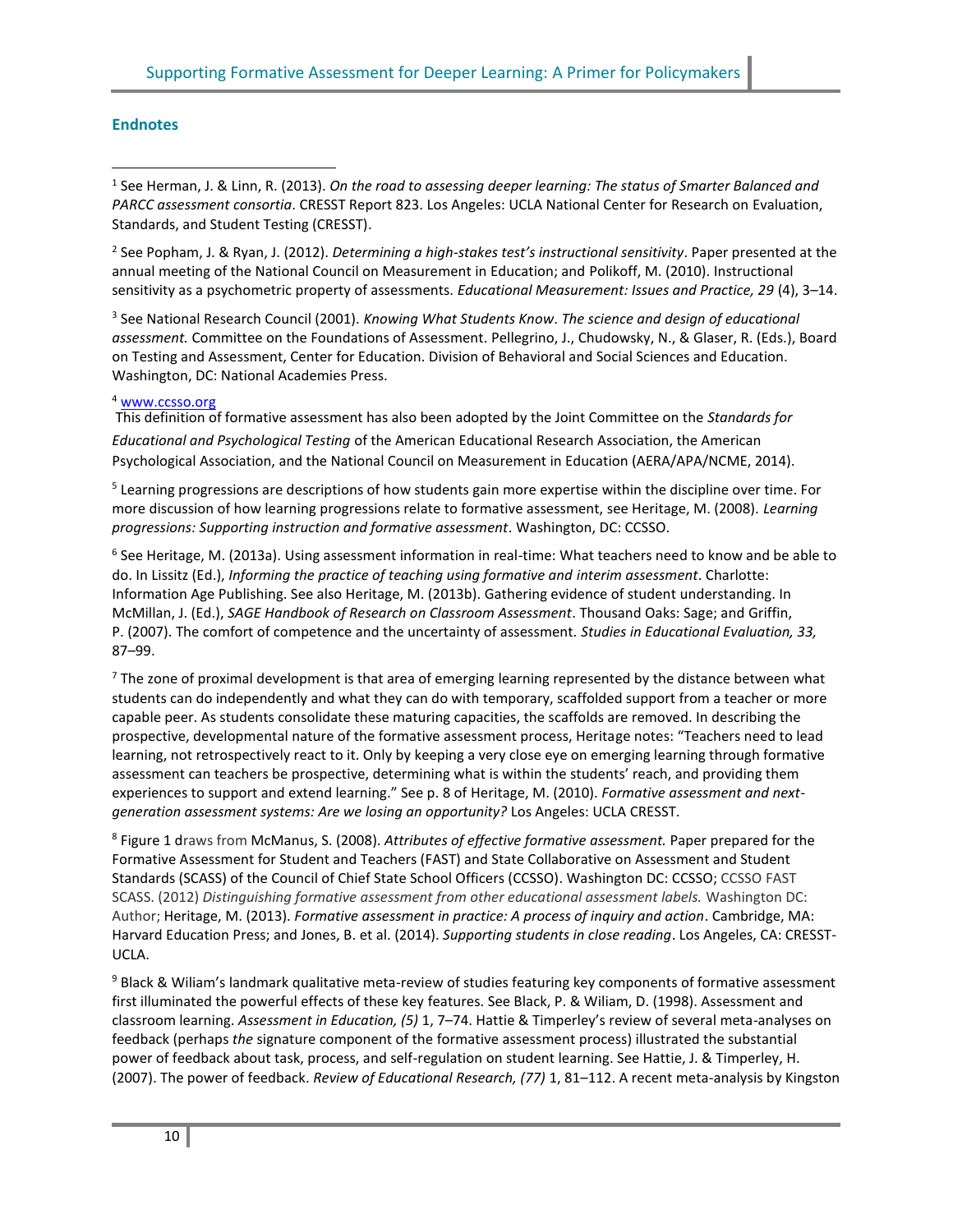& Nash found a modest weighted effect size (.20) of formative assessment, but noted that effects vary based on operationalized definitions of formative assessment and its components (e.g., type of feedback), with higher effect sizes (.30), for example, for professional-development-based formative assessment. Interventions included in their study focused more on formal assessment activity at key points, rather than ongoing formative assessment practice. They concluded (p. 33) formative assessment "can be a significant and readily achievable source of improved student learning." See Kingston, N. & Nash, B. (2011). Formative assessment: A meta-analysis and a call for research. *Educational Measurement: Issues and Practice, (30)* 4, 28–37.

<sup>10</sup> Both the National Research Council and the Gordon Commission recently concluded that teacher use of formative assessment is conducive to and plays a key role in developing the cognitive, interpersonal, and intrapersonal knowledge and skills needed for the 21st century. See National Research Council (2012). *Education for life and work: Developing transferable knowledge and skills in the 21st century.* Committee on Defining Deeper Learning and 21<sup>st</sup> Century Skills. Pellegrino, J. W. & Hilton, M. L. (Eds.), Board on Testing and Assessment and Board on Science Education, Division of Behavioral and Social Sciences and Education. Washington, DC: The National Academies Press. See also the Gordon Commission on the Future of Assessment in Education (2013). *To assess, to teach, to learn: A vision for the future of assessment.* Technical Report. Princeton, NJ: Author.

<sup>11</sup> For discussion of these points, see Heritage, M., Walqui, A., & Linquanti, R. (2013). *Formative assessment as contingent teaching and learning: Perspectives on assessment* as *and* for *language learning in the content areas*. Palo Alto, CA: Stanford University Understanding Language Initiative. See also Ruiz-Primo, M. A., Solano-Flores, G., & Li, M. (2014). Formative assessment as a process of interaction through language: A framework for the inclusion of English language learners. In Wyatt-Smith, C., Klenowski, V., & Colbert, P. (Eds.), *Designing assessment for quality learning* (pp. 265–282). Heidelberg: Springer-Verlag.

<sup>12</sup> National Research Council (2001). *Knowing what students know.*

 $<sup>13</sup>$  As indicated in the National Research Council (2001) report, the components of a coherent assessment system</sup> should be grounded in a coherent theory of student learning. For further discussion of this point, see Herman, J. (2013). *Formative assessment for next generation science standards: A proposed model.* Princeton: Educational Testing Service K-12 Center. See also Brookhart, S. (2013). Comprehensive assessment systems in service of learning: Getting the balance right. In Lissitz (Ed.), *Informing the practice of teaching using formative and interim assessment,* (165–184). Charlotte: Information Age Publishing; and see Heritage, M. (2010).

<sup>14</sup> For a set of succinct definitions of different forms of educational assessment, see CCSSO (2012). *Distinguishing formative assessment from other educational assessment labels*. Washington, DC: Author.

<sup>15</sup> Some systems of instructional-focused assessment tasks that are tightly interwoven with curricular materials and instructional sequences may enable greater teacher learning about student learning. These may strengthen teacher knowledge by highlighting key understandings to be demonstrated by students as, for example, when teachers observe mid-unit checking-for-understanding tasks. However, such formative uses still require a teacher's pedagogical and subject matter expertise to determine and enact appropriate next steps to engage the learner and to guide learning forward through the zone of proximal development. For elaboration on these points, see Shepard, L. A. (2009). Commentary: Evaluating the validity of formative and interim assessment. *Educational Measurement: Issues and Practice, (28)* 3, 32–37. See also Heritage, M., Kim, J., Vendlinski, T., & Herman, J. (2009). From evidence to action: A seamless process in formative assessment? *Educational Measurement: Issues and Practice, (28)* 3, 24–31; and Herman, J. (2013).

<sup>16</sup> Diagnostic assessments providing information on which targeted subskills or knowledge a student possesses or lacks are often called "formative assessments." As noted in CCSSO (2012), these time-intensive evidence-gathering procedures provide teachers information about what is not being learned when students are not making progress, and can be a useful resource in the process of formative assessment when they provide immediate, useful information indicating to teachers or students what needs to be done next to progress in learning (p. 7).

<sup>17</sup> See Darling-Hammond, L., Chung Wei, R., Andree, A., Richardson, N., & Orphanos, S. (2009). *Professional learning in the learning profession: A status report on teacher development in the United States and abroad*. Oxford, OH: National Staff Development Council.